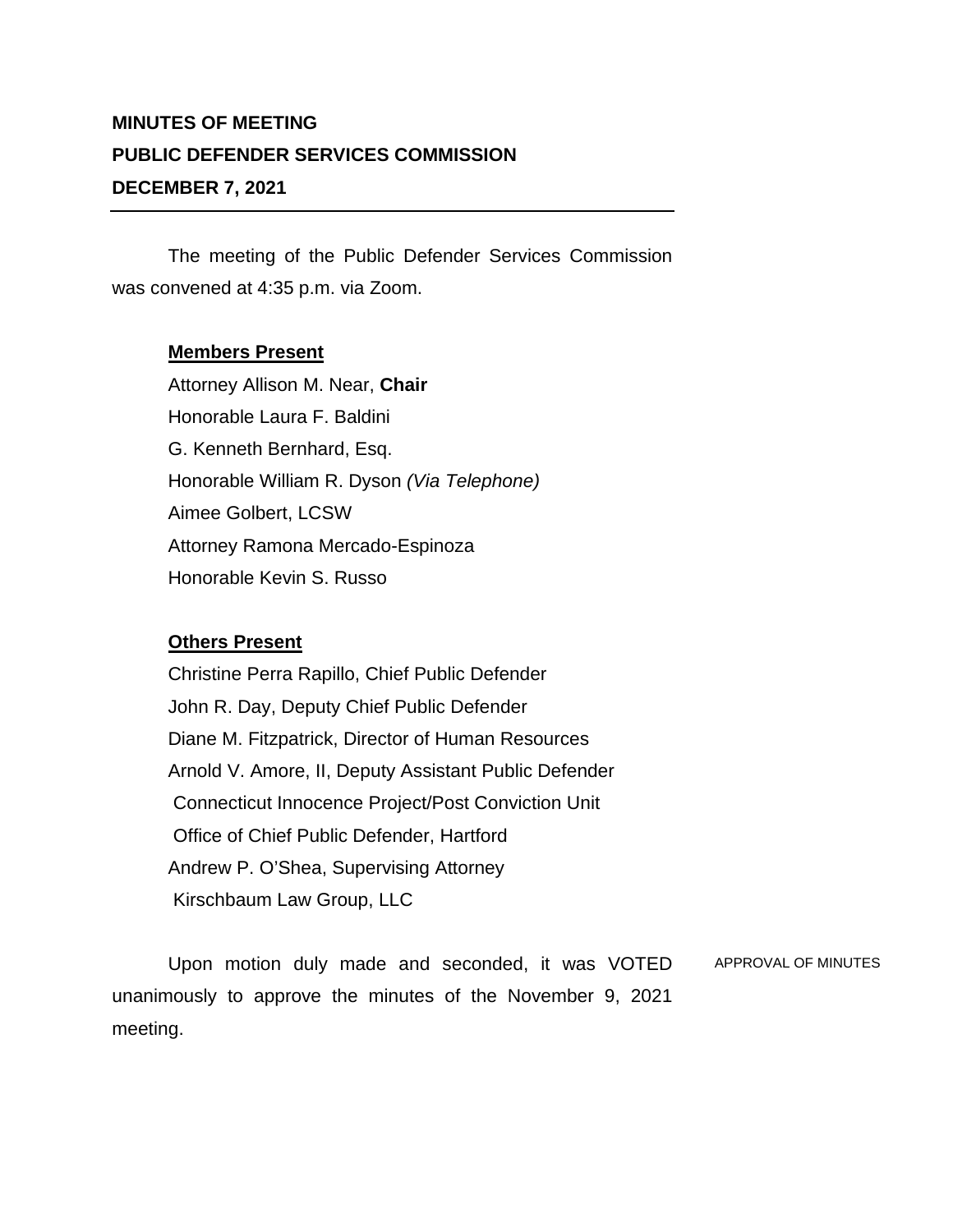Upon motion duly made and seconded, it was VOTED unanimously to go into Executive Session at 4:36 p.m. The reason for convening in Executive Session was in accordance with Section 1-200(6)(A) and Section 1-210(b)(10) of the Connecticut General Statutes. EXECUTIVE SESSION

The Commission came out of Executive Session at 6:39 p.m.

Upon motion duly made and seconded, it was VOTED by majority of the Commission to appoint Attorney Andrew P. O'Shea to the position of Director of Training, Office of Chief Public Defender, Hartford. APPOINTMENT OF ATTY. ANDREW P. O'SHEA

Upon motion duly made and seconded, it was VOTED by majority of the Commission to ratify the appointment of Amy Preiss, M.S. to the position of Investigator III, New Haven Judicial District.

RATIFICATION OF AMY PREISS

Upon motion duly made and seconded, it was VOTED by majority of the Commission to ratify the appointment of KerryAnn Isaacs to the position of Social Worker II, New Haven Juvenile Matters. RATIFICATION OF KERRYANN ISAACS

Upon motion duly made and seconded, it was VOTED by majority of the Commission to ratify the appointment of Roxanne DeBlois to the position of Public Defender Secretary II, New Britain Judicial District/Geographical Area 15. RATIFICATION OF ROXANNE DEBLOIS

Upon motion duly made and seconded, it was VOTED to approve the following Authorizations to Incur Expenses: 12-2021- 01; 12-2021-02; 12-2021-03; and 12-2021-04. Honorable Kevin S. Russo recused himself from the vote in Authorization 12-2021-03. APPROVAL OF EXPENSES

2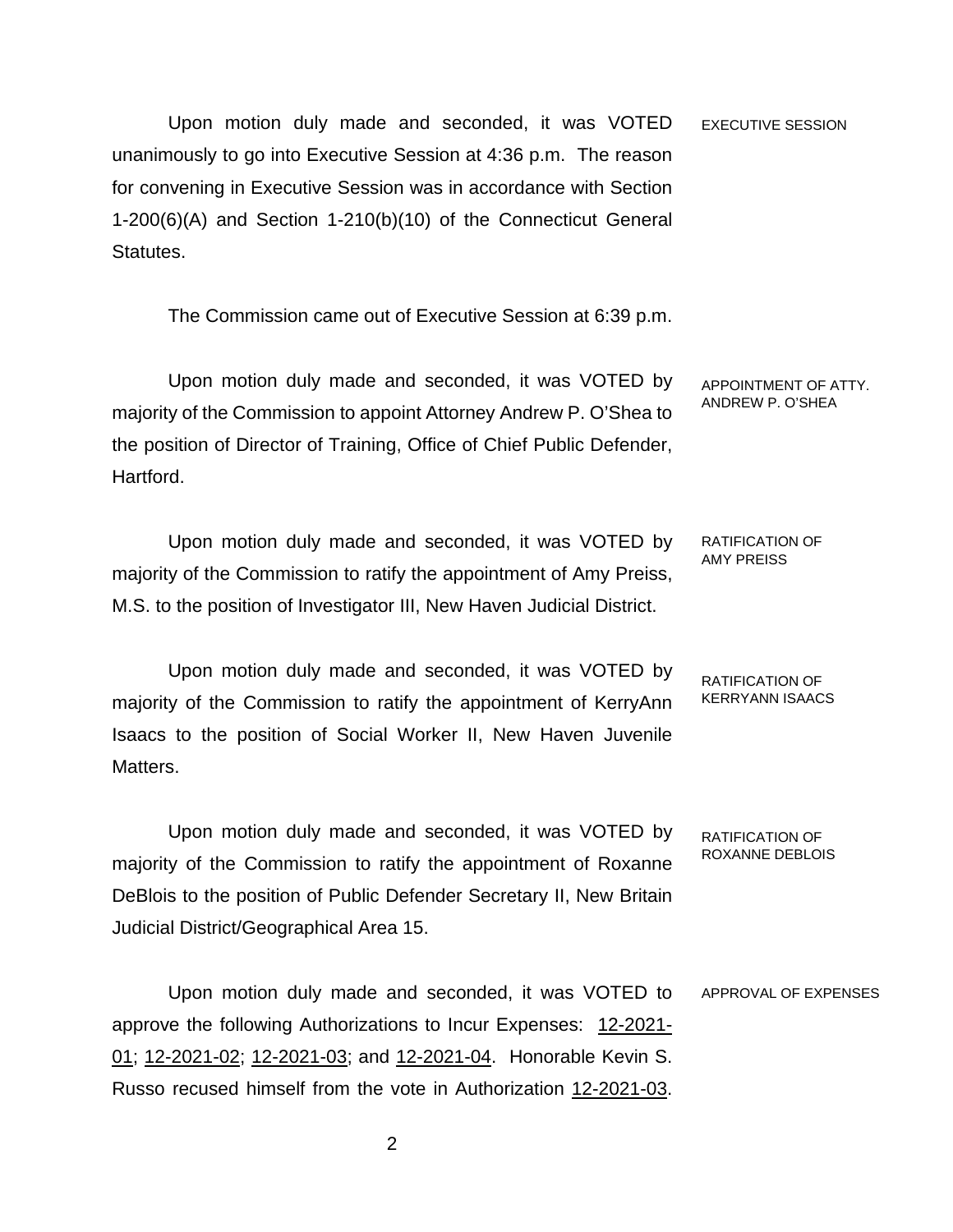Honorable Laura F. Baldini abstained from the vote in Authorization 12-2021-04.

Upon motion duly made and seconded, it was VOTED unanimously to table the following Authorization to Incur Expenses: 12-2021-05. TABLING OF EXPENSES

The Chief Public Defender provided a staffing and budget update for the Division.

Upon motion duly made and seconded, it was VOTED unanimously to approve the outside employment request of Senior Assistant Public Defender, Cynthia Barlow, Tolland Judicial District/Geographical Area 19. APPROVAL OF OUTSIDE EMPLOYMENT REQUEST

Upon motion duly made and seconded, it was VOTED unanimously to approve the outside employment requests of Director of Legal Services, Jennifer Bourn, Legal Services Unit, Office of Chief Public Defender, Hartford.

Upon motion duly made and seconded, it was VOTED unanimously to approve the outside employment request of Assistant Public Defender, Sanford O. Bruce, III, New Haven Judicial District.

Upon motion duly made and seconded, it was VOTED unanimously to approve the outside employment request of Assistant Public Defender, Rosanna L. Cappetta, Geographical Area 5 (Derby).

APPROVAL OF OUTSIDE

EMPLOYMENT REQUEST

APPROVAL OF OUTSIDE EMPLOYMENT REQUESTS

APPROVAL OF OUTSIDE EMPLOYMENT REQUEST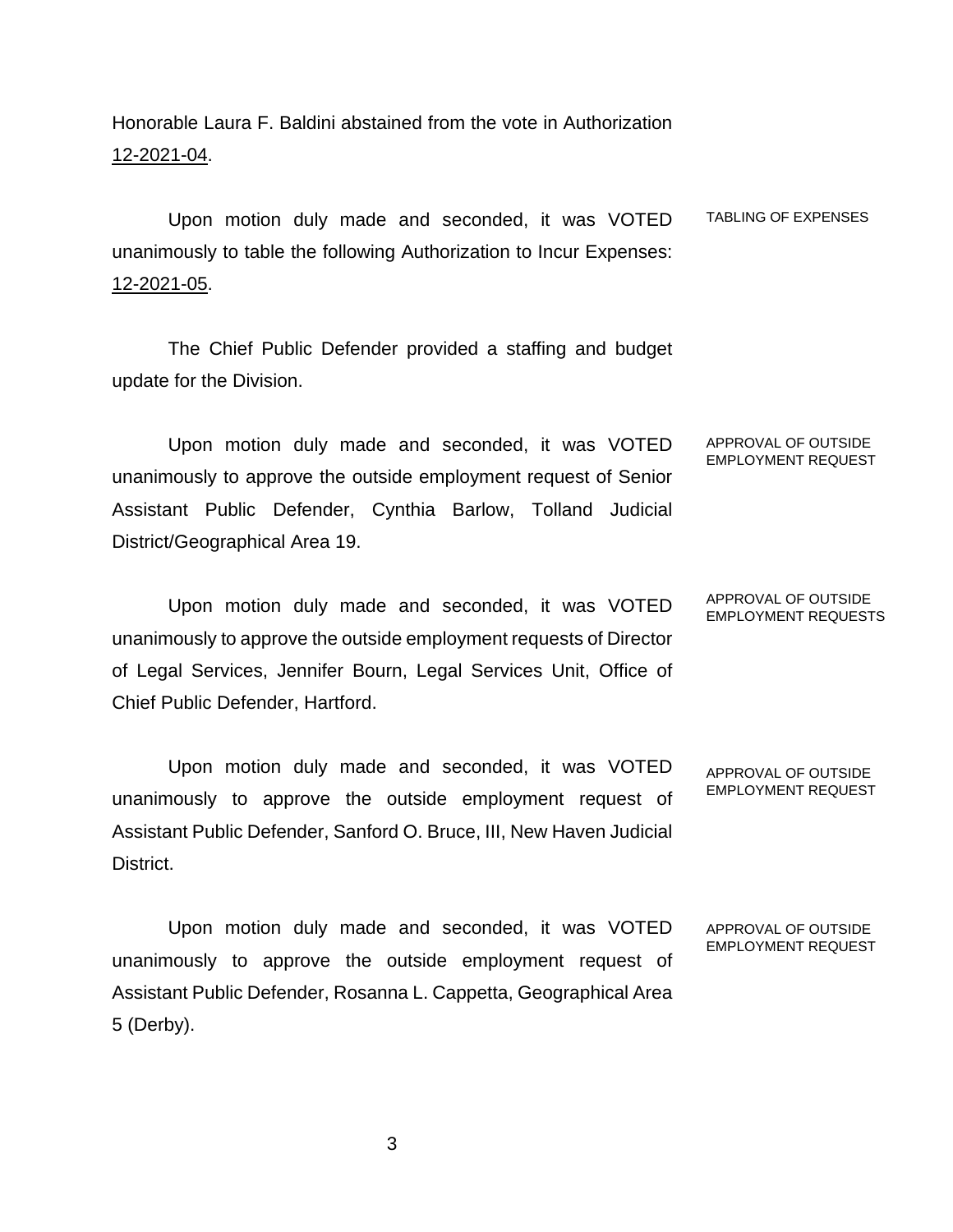Upon motion duly made and seconded, it was VOTED unanimously to approve the outside employment request of Social Worker II, Elizabeth Carey, Geographical Area 12 (Manchester).

Upon motion duly made and seconded, it was VOTED unanimously to approve the outside employment request of Assistant Public Defender, Toni Esposito, Geographical Area 7 (Meriden).

Upon motion duly made and seconded, it was VOTED unanimously to approve the outside employment request of Assistant Public Defender, Jared J. Millbrandt, Fairfield Judicial District. APPROVAL OF OUTSIDE EMPLOYMENT REQUEST

Upon motion duly made and seconded, in accordance with the recommendation of the Chief Public Defender, it was VOTED unanimously to grant permanent status to Deputy Assistant Public Defender, Matthew Berger, Geographical Area 10 (New London), upon the successful completion of his probationary period. PERMANENT STATUS

Upon motion duly made and seconded, in accordance with the recommendation of the Chief Public Defender, it was VOTED unanimously to grant permanent status to Public Defender Secretary II, Maria Melendez, Geographical Area 2 (Bridgeport), upon the successful completion of her probationary period. PERMANENT STATUS

Upon motion duly made and seconded, in accordance with the recommendation of the Chief Public Defender, it was VOTED unanimously to grant permanent status to Public Defender, Angela Anastasi, Middletown Judicial District/Geographical Area 9, upon the successful completion of her promotional probationary period. PERMANENT STATUS

APPROVAL OF OUTSIDE EMPLOYMENT REQUEST

APPROVAL OF OUTSIDE EMPLOYMENT REQUEST